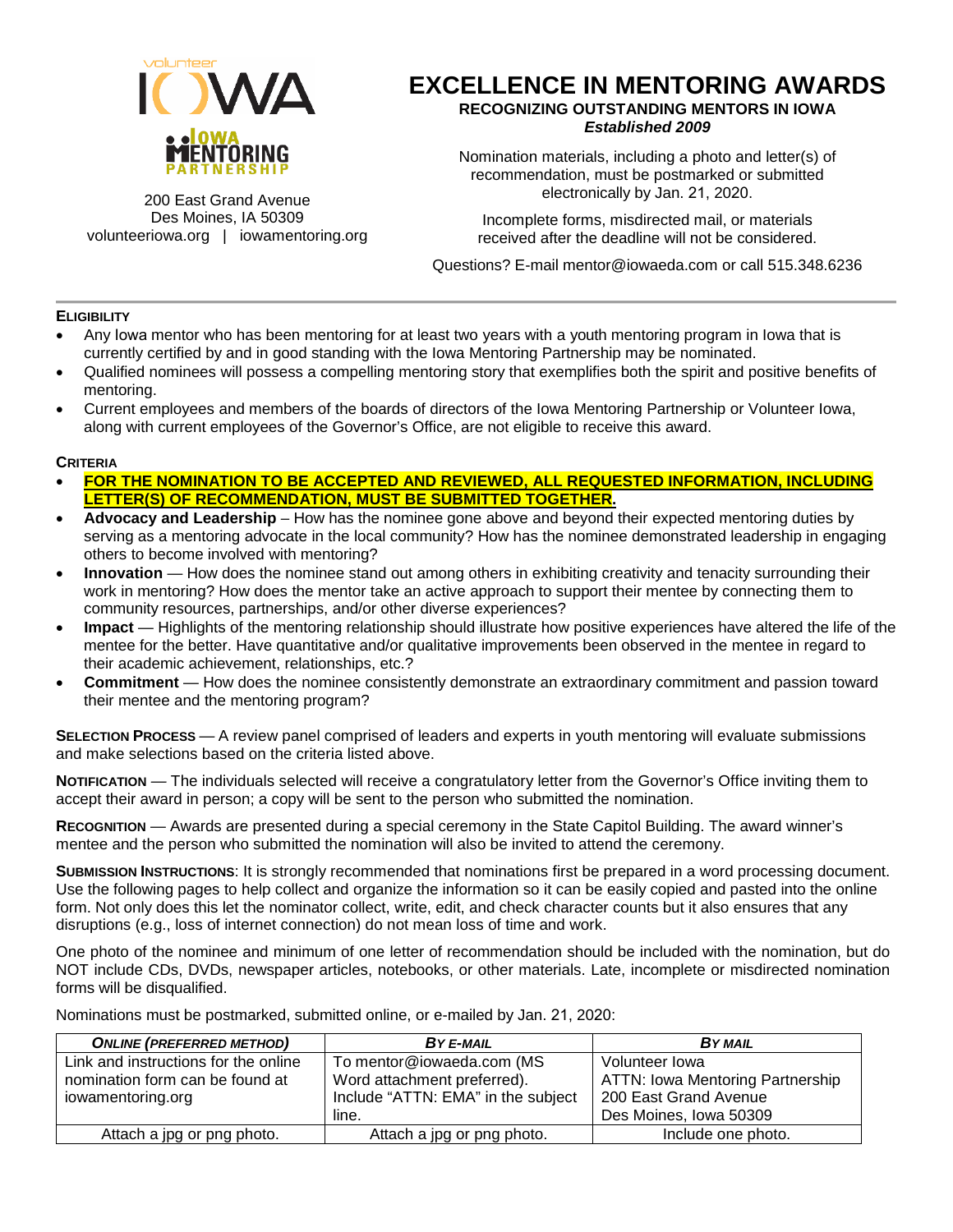## **NOMINATION FORM EXCELLENCE IN MENTORING AWARD**

| <b>NOMINEE INFORMATION</b>                                                                                                                                                                                                     |  |  |
|--------------------------------------------------------------------------------------------------------------------------------------------------------------------------------------------------------------------------------|--|--|
|                                                                                                                                                                                                                                |  |  |
| <b>Nominee Name:</b><br>EXACTLY as it is to appear on the award plaque if they are selected.                                                                                                                                   |  |  |
|                                                                                                                                                                                                                                |  |  |
|                                                                                                                                                                                                                                |  |  |
| Nominee's County of Residence: North States and States and States and States and States and States and States and States and States and States and States and States and States and States and States and States and States an |  |  |
| Nominee's Length of Service (number of years): _________________________________                                                                                                                                               |  |  |
|                                                                                                                                                                                                                                |  |  |
|                                                                                                                                                                                                                                |  |  |
|                                                                                                                                                                                                                                |  |  |
| <b>NOMINATION SUBMITTED BY</b>                                                                                                                                                                                                 |  |  |
|                                                                                                                                                                                                                                |  |  |
|                                                                                                                                                                                                                                |  |  |
|                                                                                                                                                                                                                                |  |  |
|                                                                                                                                                                                                                                |  |  |
|                                                                                                                                                                                                                                |  |  |
|                                                                                                                                                                                                                                |  |  |
|                                                                                                                                                                                                                                |  |  |
| <b>Assurance</b>                                                                                                                                                                                                               |  |  |
| I hereby certify that the information being submitted is an accurate representation of the service performed by the<br>⊔<br>nominee.                                                                                           |  |  |
|                                                                                                                                                                                                                                |  |  |
|                                                                                                                                                                                                                                |  |  |

Don't forget! You need to include a good quality photo with your submission.